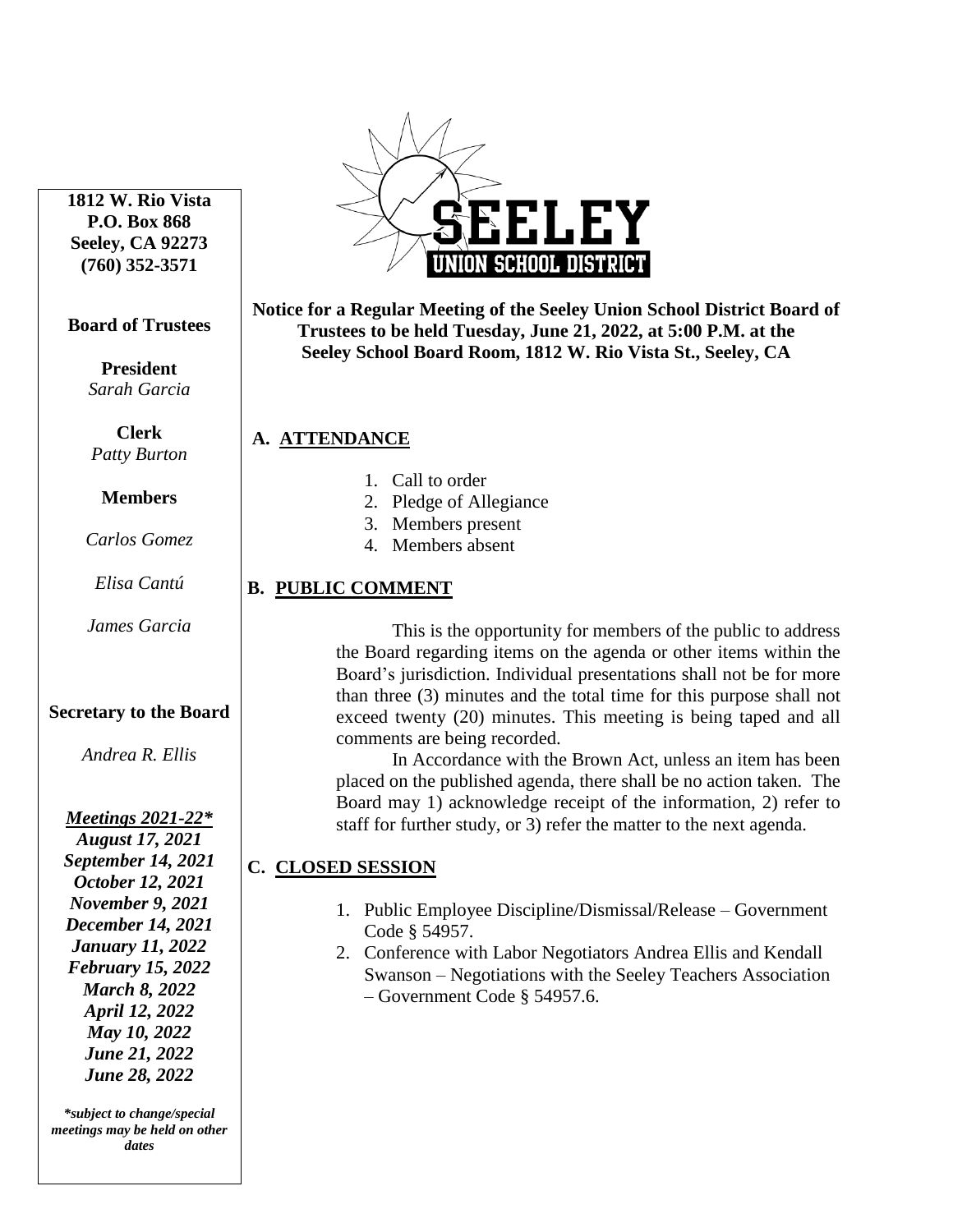## **D. CONSENT AGENDA ITEMS**

The following items are routine business matters of the Board and will be handled by a single motion unless the Board or other members of the audience request that any items be considered separately, in which case that item will be added to the end of the agenda.

- 1. Approve the minutes of the Regular Board Meeting held May 10, 2022.
- 2. Approve the May 2022 payroll.
- 3. Approve the May 2022 accounts payable.
- 4. Approve the hiring of Summer School Teachers and Classified Staff and regular year resignations.

Motion Second

## **E. DISCUSSION/ACTION ITEMS**

- *1.* **PUBLIC HEARING -** The Board will hold a public hearing on California School Dashboard Local Indicators Report of Progress. *(Power Point presentation to be provided)*
- 2. **PUBLIC HEARING -** The Board will hold a public hearing related to the Local Control Funding Formula in regards to the Local Control and Accountability Plan (LCAP)/Single Plan for Student Achievement (SPSA) in order to comply with Education Code Section(s) 42127 and 52060-52077 to discuss spending regulations for supplement and concentration grant funds. *(Power Point presentation to be provided)*
- *3.* **PUBLIC HEARING -** The Board will hold a public hearing on the Budget of the District for the Year ending June 30, 2022, prior to the Final Adoption as required by Education Code Section 42103 and 42127. *(Power Point presentation to be provided)*
- 4. Accept End of Year Suspension/Expulsion Report.
- 5. Approve Agreement for Legal Services between Currier & Hudson and Seeley Union School District regarding legal services for the 2022-2023 school year.
- 6. Approve Memorandum of Understanding between Imperial County Office of Education and Seeley Union School District to provide nursing support services for the 2022-2023 school year.
- 7. Approve Memorandum of Understanding between Imperial County Office of Education and Seeley Union School District to provide school psychology for the 2022-2023 school year.
- 8. Approve Memorandum of Understanding between Imperial County Office of Education and Seeley Union School District to provide speech/language pathology consultation services for the 2022-2023 school year.
- 9. Approve Memorandum of Understanding between Imperial County Office of Education and Seeley Union School District to provide teacher induction services for the 2022-2023 school year.
- 10. Adopt Board Resolution #22-9 to determine how the money in the Education Protection Account will be spent in the 2022-2023 school year.
- 11. Adopt Board Resolution #22-10 to approve all fund transfers within and between funds in order to maintain payroll and payable obligations for the 2022-2023 fiscal year.